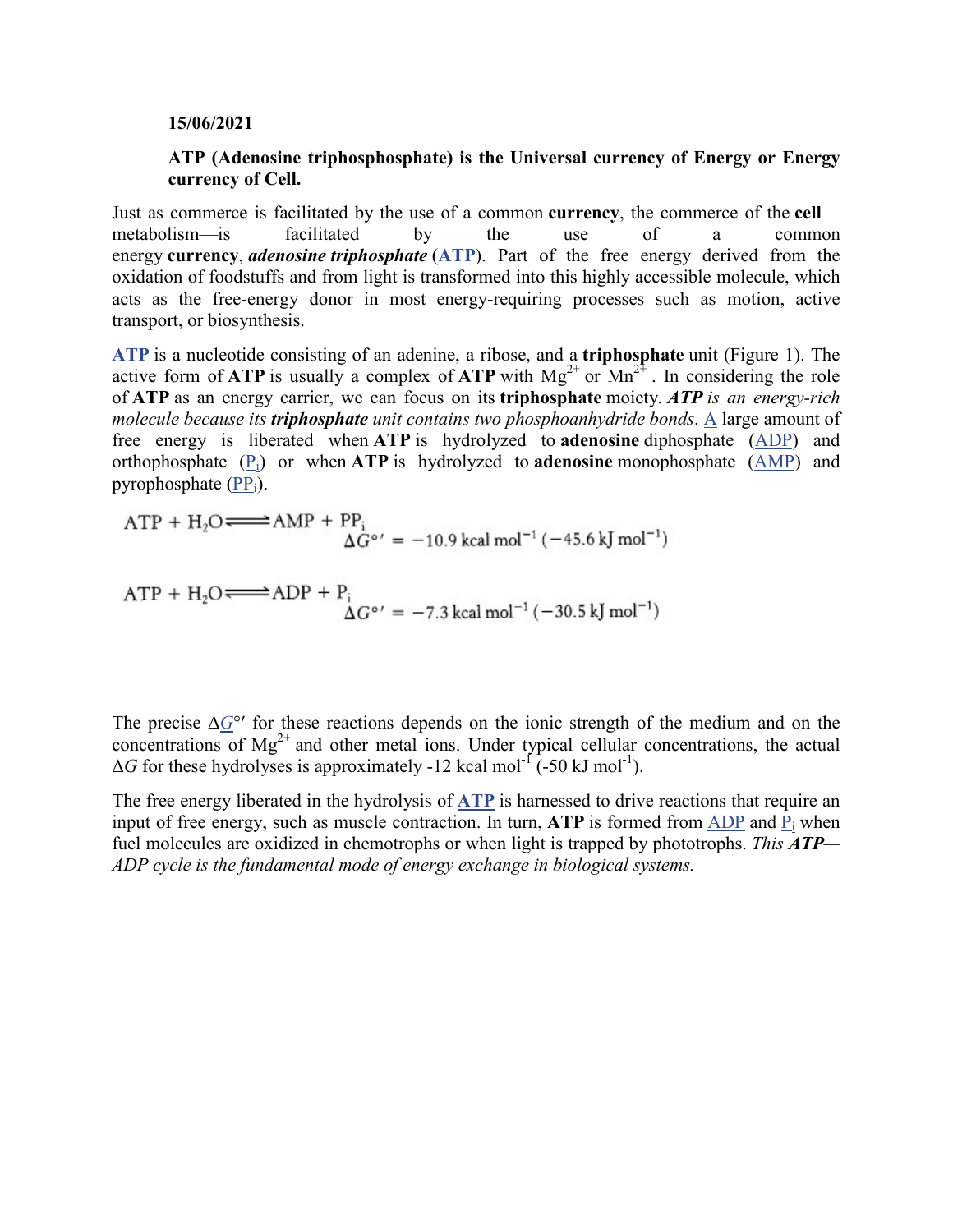

## **Figure 1.Structures of ATP, ADP, and AMP**

These adenylates consist of adenine (blue), a ribose (black), and a tri-, di-, or monophosphate unit (red). The innermost phosphorus atom of **ATP** is designated  $P_{\alpha}$ , the middle one  $P_{\beta}$ , and the outermost one  $P_{\gamma}$ 

Enzymes can catalyze the transfer of the terminal phosphoryl group from one nucleotide to another. The phosphorylation of nucleoside monophosphates is catalyzed by a family of nucleoside monophosphate kinases, as discussed in Section 9.4.1. The phosphorylation of nucleoside diphosphates is catalyzed by nucleoside diphosphate kinase, an enzyme with broad specificity. It is intriguing to note that, although all of the nucleotide triphosphates are energetically equivalent, **ATP** is nonetheless the primary cellular energy carrier. In addition, two important electron carriers, NAD<sup>+</sup> and FAD, are derivatives of **ATP**. The role of **ATP** in energy *metabolism is paramount*.

The high phosphoryl transfer potential of ATP enables it to serve as the energy source in muscle contraction, active transport, signal amplification, and biosyntheses. The hydrolysis of an ATP molecule changes the equilibrium ratio of products to reactants in a coupled reaction by a factor of about 10<sup>8</sup>. Hence, *a thermodynamically unfavorable reaction sequence can be made highly favorable by coupling it to the hydrolysis of a sufficient number of ATP molecules.*

*ATP is generated by the oxidation of fuel molecules such as glucose, fatty acids, and amino acids.* The common intermediate in most of these oxidations is acetyl CoA. The carbon atoms of the acetyl unit are completely oxidized to  $CO<sub>2</sub>$  by the citric acid cycle with the concomitant